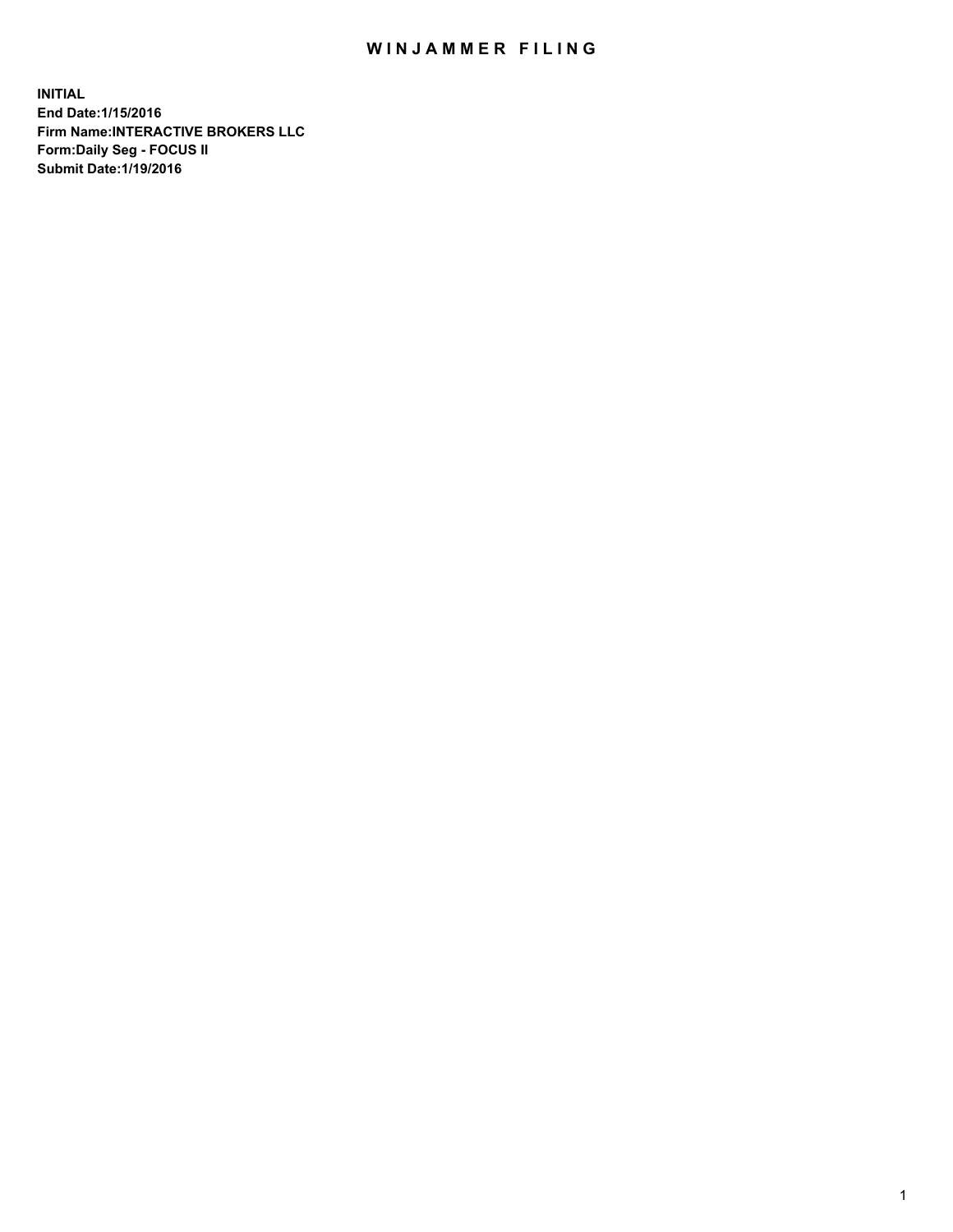## **INITIAL End Date:1/15/2016 Firm Name:INTERACTIVE BROKERS LLC Form:Daily Seg - FOCUS II Submit Date:1/19/2016 Daily Segregation - Cover Page**

| Name of Company<br><b>Contact Name</b><br><b>Contact Phone Number</b><br><b>Contact Email Address</b>                                                                                                                                                                                                                         | <b>INTERACTIVE BROKERS LLC</b><br><b>Alex Parker</b><br>203-618-7738<br>aparker@interactivebrokers.com |
|-------------------------------------------------------------------------------------------------------------------------------------------------------------------------------------------------------------------------------------------------------------------------------------------------------------------------------|--------------------------------------------------------------------------------------------------------|
| FCM's Customer Segregated Funds Residual Interest Target (choose one):<br>a. Minimum dollar amount: ; or<br>b. Minimum percentage of customer segregated funds required:% ; or<br>c. Dollar amount range between: and; or<br>d. Percentage range of customer segregated funds required between:% and%.                        | <u>0</u><br>155,000,000 245,000,000<br>0 <sub>0</sub>                                                  |
| FCM's Customer Secured Amount Funds Residual Interest Target (choose one):<br>a. Minimum dollar amount: ; or<br>b. Minimum percentage of customer secured funds required:%; or<br>c. Dollar amount range between: and; or<br>d. Percentage range of customer secured funds required between: % and %.                         | <u>0</u><br>80,000,000 120,000,000<br><u>00</u>                                                        |
| FCM's Cleared Swaps Customer Collateral Residual Interest Target (choose one):<br>a. Minimum dollar amount: ; or<br>b. Minimum percentage of cleared swaps customer collateral required:%; or<br>c. Dollar amount range between: and; or<br>d. Percentage range of cleared swaps customer collateral required between:% and%. | <u>0</u><br>0 <sub>0</sub><br>0 <sub>0</sub>                                                           |

Attach supporting documents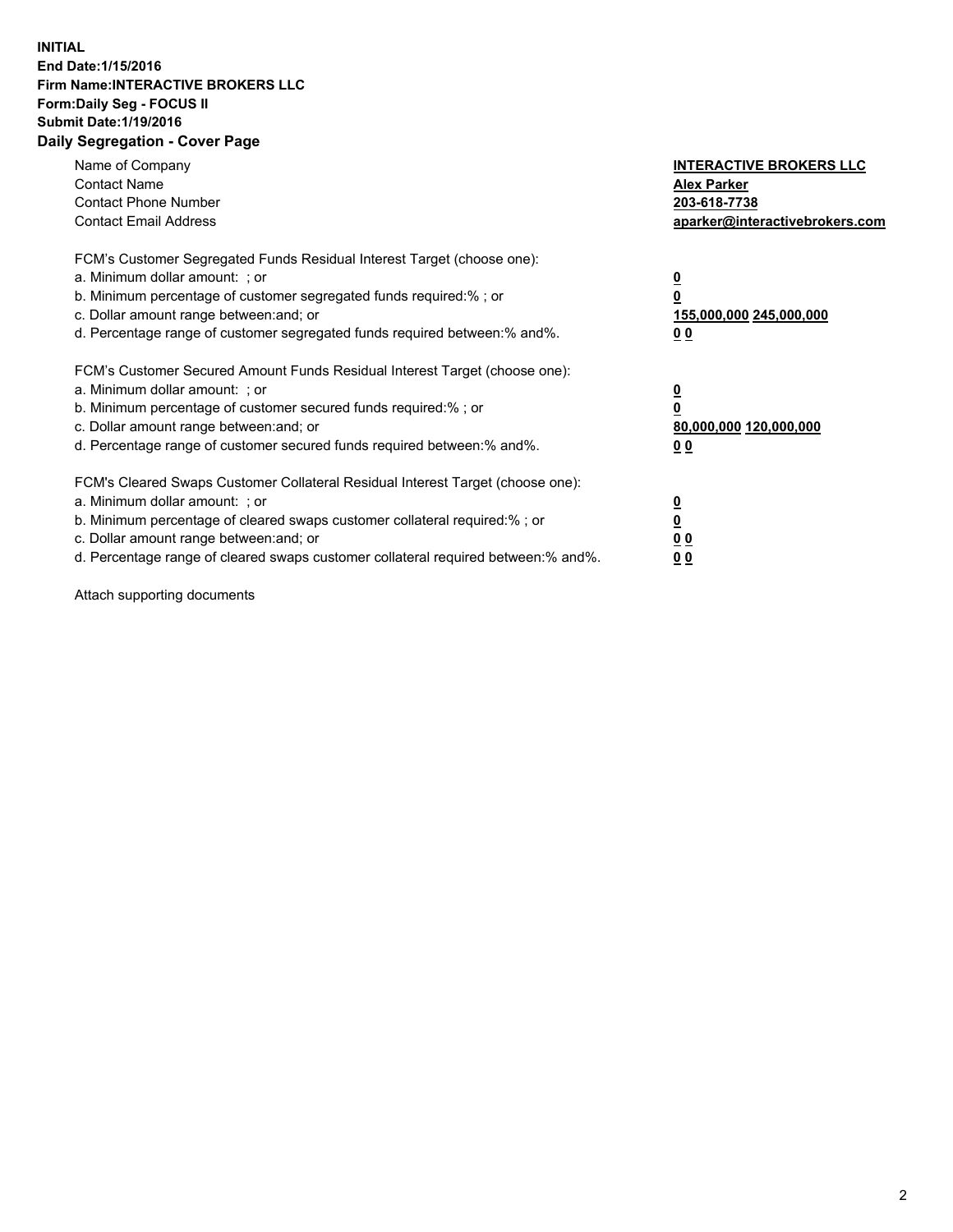## **INITIAL End Date:1/15/2016 Firm Name:INTERACTIVE BROKERS LLC Form:Daily Seg - FOCUS II Submit Date:1/19/2016 Daily Segregation - Secured Amounts**

|     | Dany Ocgregation - Oceanea Annoanta                                                         |                                                 |
|-----|---------------------------------------------------------------------------------------------|-------------------------------------------------|
|     | Foreign Futures and Foreign Options Secured Amounts                                         |                                                 |
|     | Amount required to be set aside pursuant to law, rule or regulation of a foreign            | $0$ [7305]                                      |
|     | government or a rule of a self-regulatory organization authorized thereunder                |                                                 |
| 1.  | Net ledger balance - Foreign Futures and Foreign Option Trading - All Customers             |                                                 |
|     | A. Cash                                                                                     | 352,977,150 [7315]                              |
|     | B. Securities (at market)                                                                   | $0$ [7317]                                      |
| 2.  | Net unrealized profit (loss) in open futures contracts traded on a foreign board of trade   | -5,377,420 [7325]                               |
| 3.  | Exchange traded options                                                                     |                                                 |
|     | a. Market value of open option contracts purchased on a foreign board of trade              | 67,198 [7335]                                   |
|     | b. Market value of open contracts granted (sold) on a foreign board of trade                | <u>-109,803</u> [7337]                          |
| 4.  | Net equity (deficit) (add lines 1. 2. and 3.)                                               | 347,557,125 [7345]                              |
| 5.  | Account liquidating to a deficit and account with a debit balances - gross amount           | 151,921 [7351]                                  |
|     | Less: amount offset by customer owned securities                                            | 0 [7352] 151,921 [7354]                         |
| 6.  | Amount required to be set aside as the secured amount - Net Liquidating Equity              | 347,709,046 [7355]                              |
|     | Method (add lines 4 and 5)                                                                  |                                                 |
| 7.  | Greater of amount required to be set aside pursuant to foreign jurisdiction (above) or line | 347,709,046 [7360]                              |
|     | 6.                                                                                          |                                                 |
|     | FUNDS DEPOSITED IN SEPARATE REGULATION 30.7 ACCOUNTS                                        |                                                 |
| 1.  | Cash in banks                                                                               |                                                 |
|     | A. Banks located in the United States                                                       | <b>500,149</b> [7500]                           |
|     | B. Other banks qualified under Regulation 30.7                                              | 0 [7520] 500,149 [7530]                         |
| 2.  | Securities                                                                                  |                                                 |
|     | A. In safekeeping with banks located in the United States                                   | 376,633,135 [7540]                              |
|     | B. In safekeeping with other banks qualified under Regulation 30.7                          | 0 [7560] 376,633,135 [7570]                     |
| 3.  | Equities with registered futures commission merchants                                       |                                                 |
|     | A. Cash                                                                                     | $0$ [7580]                                      |
|     | <b>B.</b> Securities                                                                        | $0$ [7590]                                      |
|     | C. Unrealized gain (loss) on open futures contracts                                         | $0$ [7600]                                      |
|     | D. Value of long option contracts                                                           | $0$ [7610]                                      |
|     | E. Value of short option contracts                                                          | 0 [7615] 0 [7620]                               |
| 4.  | Amounts held by clearing organizations of foreign boards of trade                           |                                                 |
|     | A. Cash                                                                                     | $0$ [7640]                                      |
|     | <b>B.</b> Securities                                                                        | $0$ [7650]                                      |
|     | C. Amount due to (from) clearing organization - daily variation                             | $0$ [7660]                                      |
|     | D. Value of long option contracts                                                           | $0$ [7670]                                      |
|     | E. Value of short option contracts                                                          | 0 [7675] 0 [7680]                               |
| 5.  | Amounts held by members of foreign boards of trade                                          |                                                 |
|     | A. Cash                                                                                     | 71,424,073 [7700]                               |
|     | <b>B.</b> Securities                                                                        | $0$ [7710]                                      |
|     | C. Unrealized gain (loss) on open futures contracts                                         | 11,262,145 [7720]                               |
|     | D. Value of long option contracts                                                           | 67,198 [7730]                                   |
|     | E. Value of short option contracts                                                          | <u>-109,803</u> [7735] <u>82,643,613</u> [7740] |
| 6.  | Amounts with other depositories designated by a foreign board of trade                      | $0$ [7760]                                      |
| 7.  | Segregated funds on hand                                                                    | $0$ [7765]                                      |
| 8.  | Total funds in separate section 30.7 accounts                                               | 459,776,897 [7770]                              |
| 9.  | Excess (deficiency) Set Aside for Secured Amount (subtract line 7 Secured Statement         | 112,067,851 [7380]                              |
|     | Page 1 from Line 8)                                                                         |                                                 |
| 10. | Management Target Amount for Excess funds in separate section 30.7 accounts                 | 80,000,000 [7780]                               |
| 11. | Excess (deficiency) funds in separate 30.7 accounts over (under) Management Target          | 32,067,851 [7785]                               |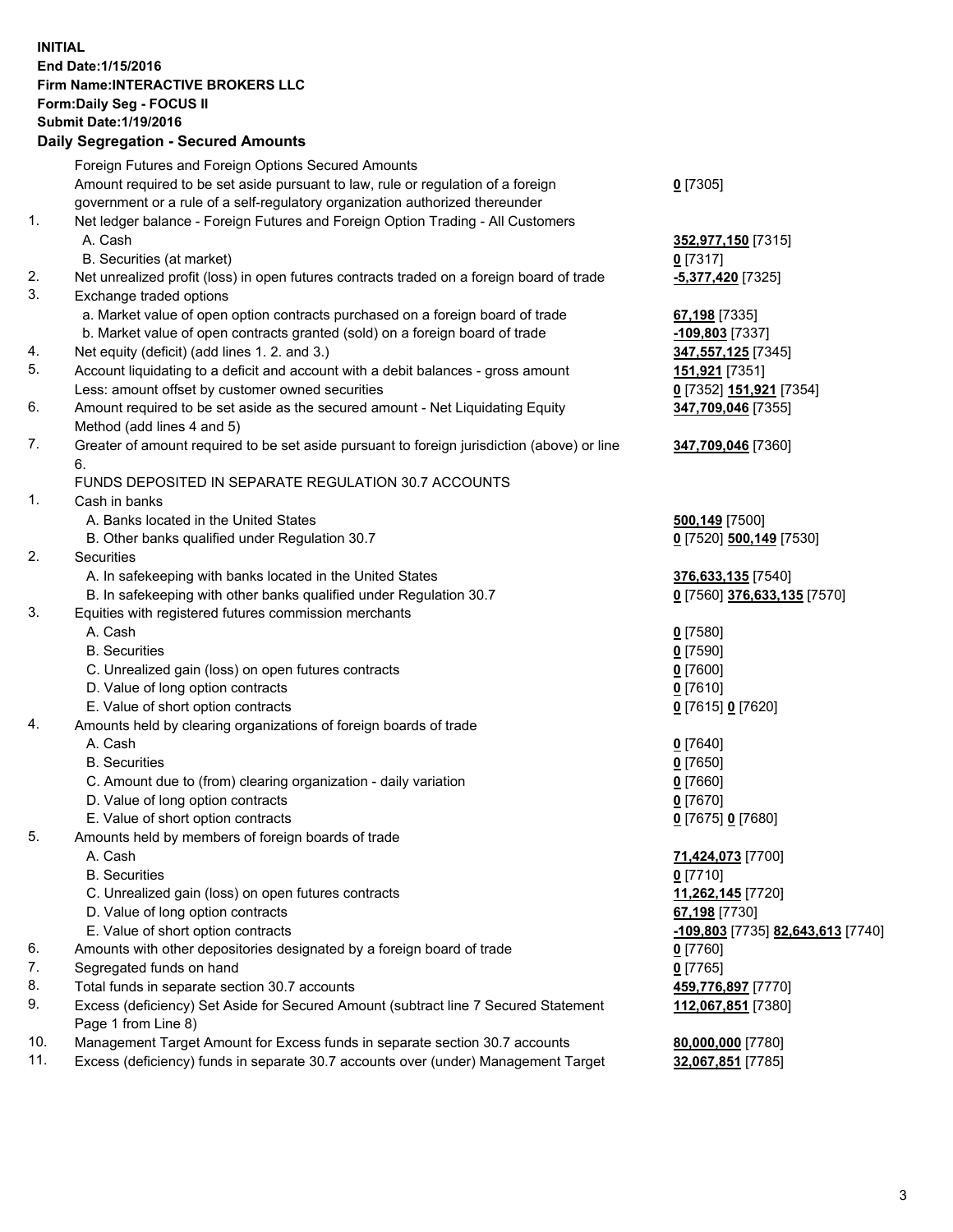**INITIAL End Date:1/15/2016 Firm Name:INTERACTIVE BROKERS LLC Form:Daily Seg - FOCUS II Submit Date:1/19/2016 Daily Segregation - Segregation Statement** SEGREGATION REQUIREMENTS(Section 4d(2) of the CEAct) 1. Net ledger balance A. Cash **2,622,406,309** [7010] B. Securities (at market) **0** [7020] 2. Net unrealized profit (loss) in open futures contracts traded on a contract market **118,366,405** [7030] 3. Exchange traded options A. Add market value of open option contracts purchased on a contract market **105,142,245** [7032] B. Deduct market value of open option contracts granted (sold) on a contract market **-225,790,592** [7033] 4. Net equity (deficit) (add lines 1, 2 and 3) **2,620,124,367** [7040] 5. Accounts liquidating to a deficit and accounts with debit balances - gross amount **272,467** [7045] Less: amount offset by customer securities **0** [7047] **272,467** [7050] 6. Amount required to be segregated (add lines 4 and 5) **2,620,396,834** [7060] FUNDS IN SEGREGATED ACCOUNTS 7. Deposited in segregated funds bank accounts A. Cash **362,954,452** [7070] B. Securities representing investments of customers' funds (at market) **1,426,042,898** [7080] C. Securities held for particular customers or option customers in lieu of cash (at market) **0** [7090] 8. Margins on deposit with derivatives clearing organizations of contract markets A. Cash **32,992,047** [7100] B. Securities representing investments of customers' funds (at market) **1,150,445,283** [7110] C. Securities held for particular customers or option customers in lieu of cash (at market) **0** [7120] 9. Net settlement from (to) derivatives clearing organizations of contract markets **-9,235,347** [7130] 10. Exchange traded options A. Value of open long option contracts **105,173,863** [7132] B. Value of open short option contracts **-225,822,236** [7133] 11. Net equities with other FCMs A. Net liquidating equity **0** [7140] B. Securities representing investments of customers' funds (at market) **0** [7160] C. Securities held for particular customers or option customers in lieu of cash (at market) **0** [7170] 12. Segregated funds on hand **0** [7150] 13. Total amount in segregation (add lines 7 through 12) **2,842,550,960** [7180] 14. Excess (deficiency) funds in segregation (subtract line 6 from line 13) **222,154,126** [7190] 15. Management Target Amount for Excess funds in segregation **155,000,000** [7194] **67,154,126** [7198]

16. Excess (deficiency) funds in segregation over (under) Management Target Amount Excess